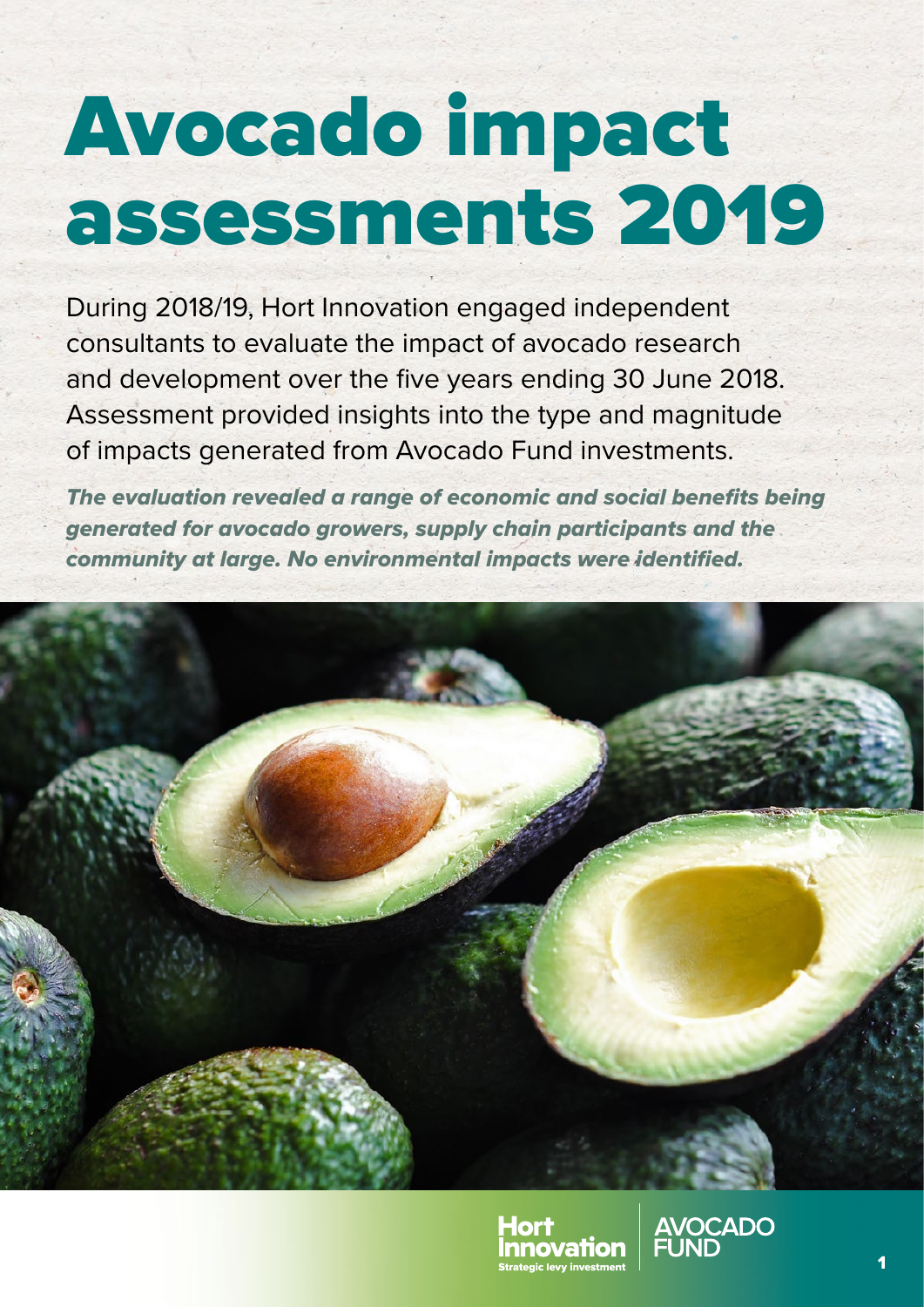

## How the impact assessments were made

Project population defined Projects sampled Projects evaluated





A pool of Avocado Fund research and development (R&D) projects was identified, with the criteria of being completed between 1 June 2013 and 30 June 2018 and with a Hort Innovation managed investment value of at least \$80,000 – met by a total of 27 projects with a Hort Innovation investment value of \$9.97 million.

From this pool a random sample of seven projects was selected (listed in subsequent tables). Together these seven projects had a nominal Hort Innovation Avocado Fund value of \$1.91 million (19.2 per cent of the overall investment value). Two of the projects aligned with the avocado Strategic Investment Plan (SIP) 2017‑2021 Outcome 1 (increase demand), three aligned with Outcome 2 (improve quality), none aligned with Outcome 3 (increase exports) and two aligned with Outcome 4 (increase yield).

Each of the seven projects was evaluated using a framework approach, looking at project objectives, activities, outputs and impacts. Some of the impacts identified were also valued in monetary terms.

The approach for evaluating the impacts was performed in line with impact assessment guidelines defined by the Council of Rural RDCs. The impact assessment consultants engaged with researchers, Hort Innovation staff and industry stakeholders to support the evaluations.



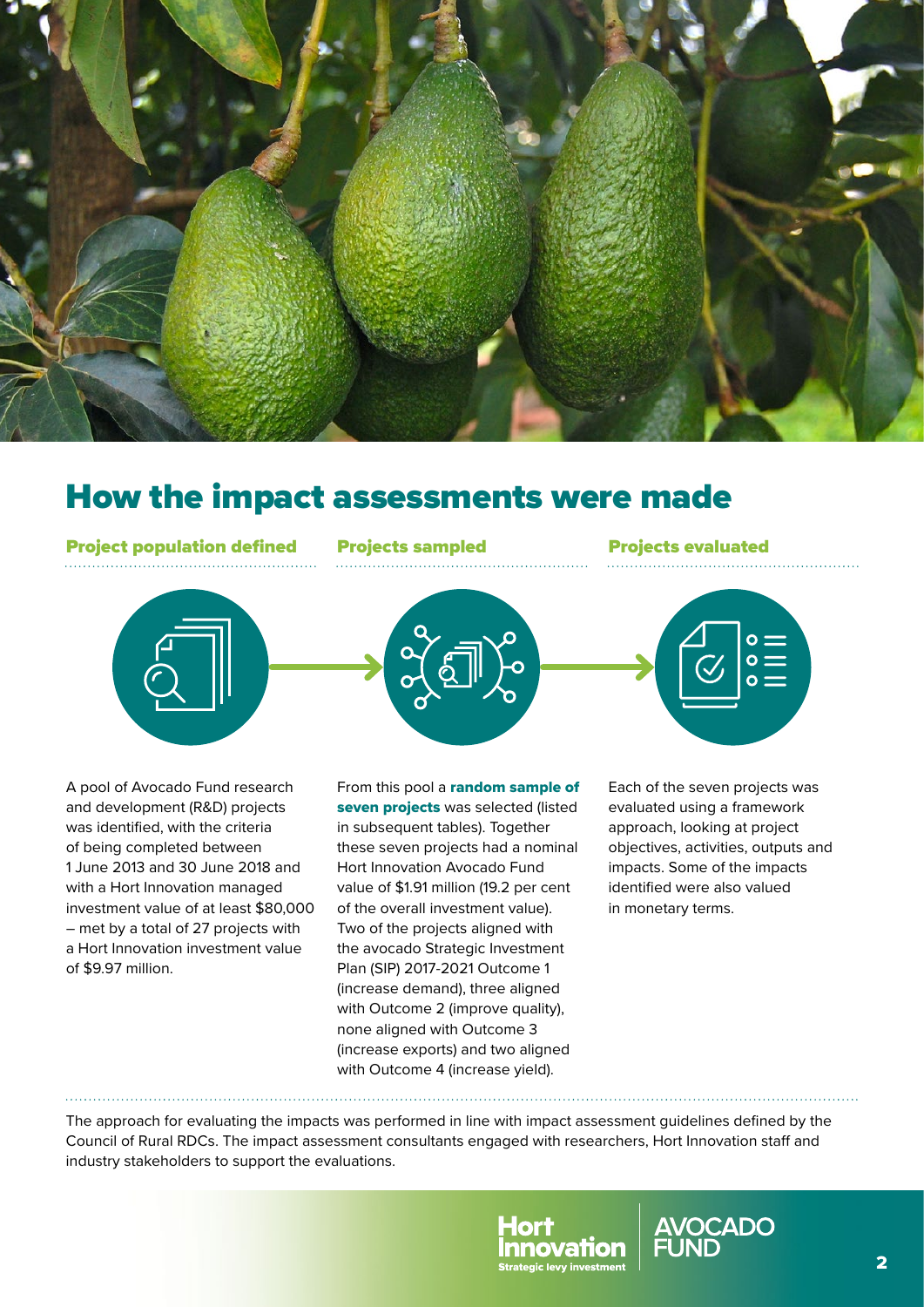# The results

The results demonstrated that the benefits of research and development (R&D) investments in the Avocado Fund represent a sound return on investment for growers, with the benefit-cost ratio of the seven sampled projects coming out at between 2.84 and 3.78 to one. Together, the benefits of the seven projects are expected to deliver some **\$8.39 million** in additional value to the industry and community over the next 30 years (considering the present value of their benefits, minus the present value of their project costs). Keeping in mind that while some impacts were valued, other benefits weren't quantifiable – meaning these results give a conservative estimate of the true benefits that will be realised.





Three of the project investments involved identification of impacts that could not be valued in monetary terms. For these projects only the present value of costs was reported, with all other investment criteria appearing as NR (not reported).

Through the assessments, 25 impacts were identified as having been generated directly by the seven randomly selected projects. The impacts themselves were grouped into six broad categories. Specific benefits ranged from additional profitable avocado sales to more efficient avocado supply chains.

### Economic impacts

#### **Additional profitable sales for avocado growers with improved fruit quality.**

Example: *Reducing flesh bruising and skin spotting in Hass avocado* (AV10019), resulted in improved external and internal avocado quality and is likely to have contributed to improved customer and consumer satisfaction and consequently increased demand and increased future demand for avocados.

#### **Additional profitable sales with improved understanding of the health benefits of avocados.**

Example: *Health professional education and research program* (AV13010), resulted in improved knowledge and understanding of the health benefits of avocados among health professionals such as dietitians, fitness professionals and food regulatory agencies/public health professionals with a corresponding positive influence on consumer purchasing decisions.

#### **Improved efficiency and reduced costs along the avocado supply chain.**

Example: *Achieving more consistent yields of quality fruit in the Australian avocado industry* (AV14000), resulted in a decrease in year to year variability of avocado flows along the supply chain with a reduction in grower to market costs.

## Social impacts

**Increased knowledge** in relation to avocado pests and diseases, decision making tools and the health impacts of avocados.

Example: *Mechanisms of cultivar and race based disease resistance in avocado* (AV09024), generated new knowledge on Phytophthora root rot confirming that root regenerative ability is not a credible way of providing resistance to the disease.

**Increased industry and service provider capacity.**  Sampled projects added to the skill sets of growers, researchers and market analysts.

Example: *An analysis of fruit spotting bug activity in avocado crops from fruit set to harvest* (AV11021), included funding for a PhD scholarship that was duly awarded.

**Productivity/profitability benefits having a flow-on effect to support improved community wellbeing in avocado growing areas.**

Projects that resulted in additional profitable avocado sales will generate flow-on income and employment opportunities in avocado growing areas.

For full details of the impact assessments including detailed reports on each project, visit [www.horticulture.com.au/mt18009](http://www.horticulture.com.au/mt18009)